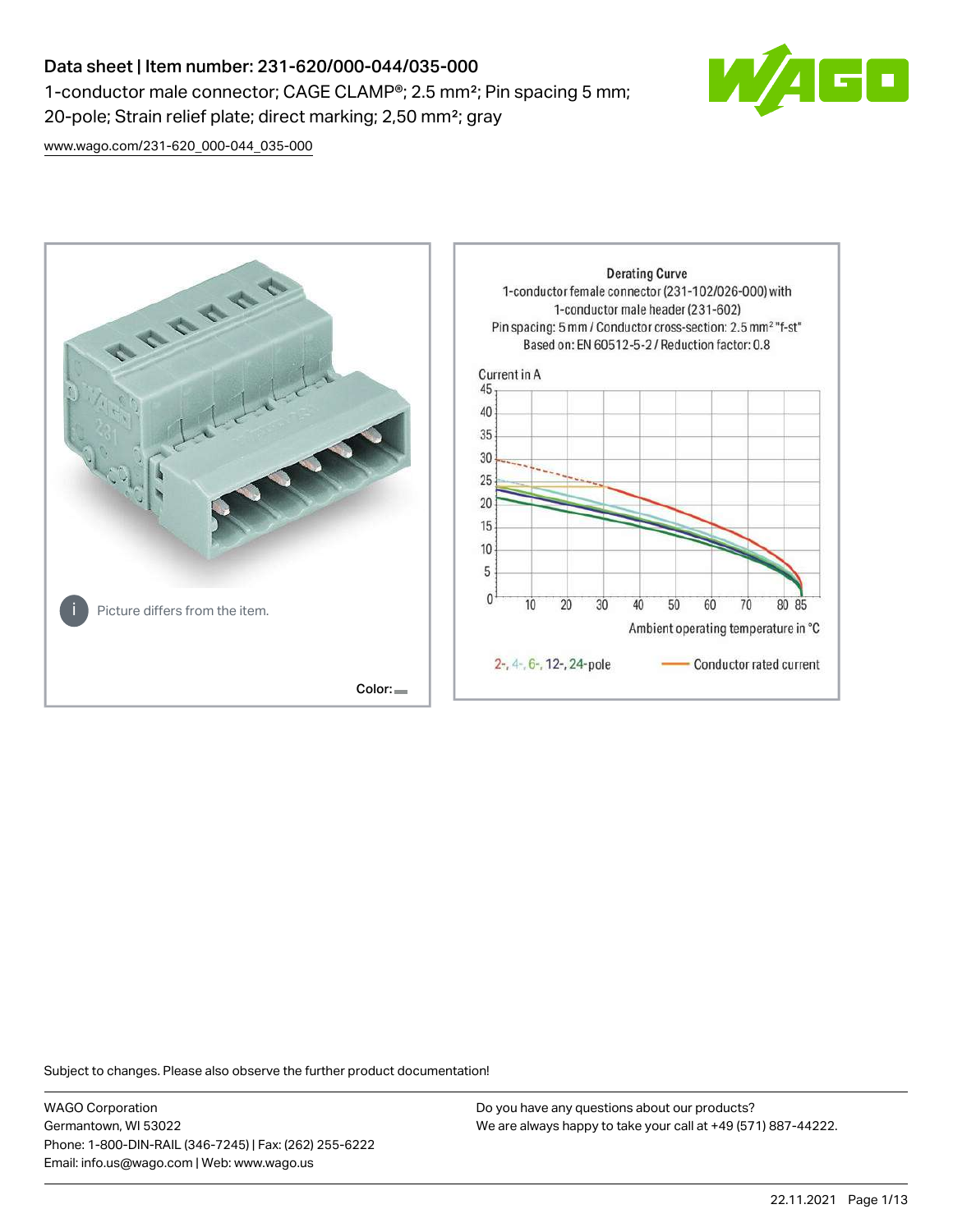



```
L = (pole no. -1) x pin spacing +8.2 mm
```
 $L_1 = L - 1.7$  mm

```
L_2 = L - 1.2 mm
```
#### Item description

- $\blacksquare$ Universal connection for all conductor types
- Easy cable pre-assembly and on-unit wiring via vertical and horizontal CAGE CLAMP<sup>®</sup> actuation  $\blacksquare$
- $\blacksquare$ For wire-to-wire and board-to-wire connections
- $\blacksquare$ Versions available with snap-in mounting feet or flanges for panel or through-panel mounting

Subject to changes. Please also observe the further product documentation!

WAGO Corporation Germantown, WI 53022 Phone: 1-800-DIN-RAIL (346-7245) | Fax: (262) 255-6222 Email: info.us@wago.com | Web: www.wago.us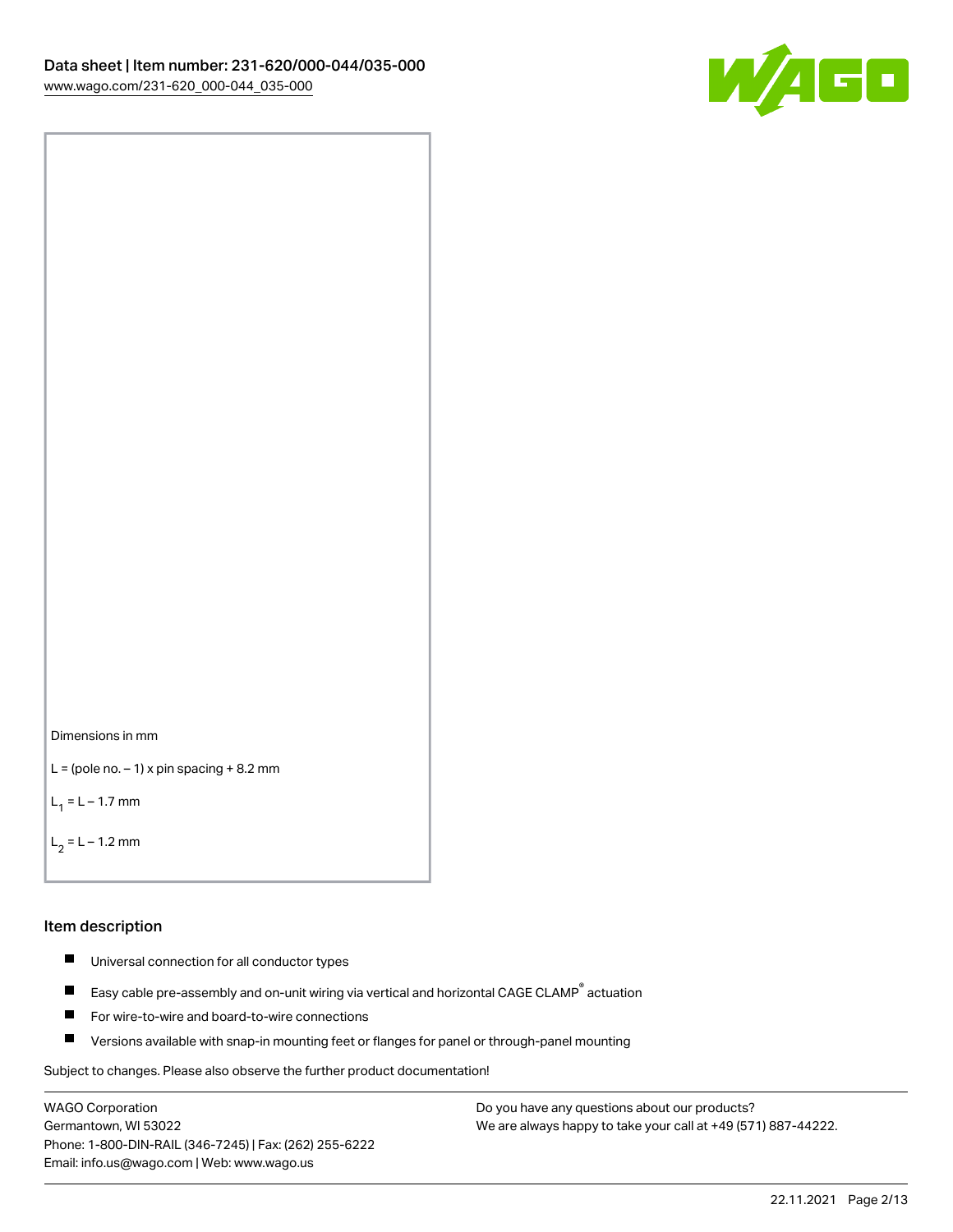

 $\blacksquare$ With coding fingers

#### Data Notes

| Safety information 1 | The MCS-MULTI CONNECTION SYSTEM includes connectors<br>without breaking capacity in accordance with DIN EN 61984. When<br>used as intended, these connectors must not be connected<br>/disconnected when live or under load. The circuit design should<br>ensure header pins, which can be touched, are not live when<br>unmated. |
|----------------------|-----------------------------------------------------------------------------------------------------------------------------------------------------------------------------------------------------------------------------------------------------------------------------------------------------------------------------------|
| Variants:            | Other pole numbers<br>Gold-plated or partially gold-plated contact surfaces<br>Other versions (or variants) can be requested from WAGO Sales or<br>configured at https://configurator.wago.com/                                                                                                                                   |

# Electrical data

## IEC Approvals

| Ratings per                 | IEC/EN 60664-1                                            |
|-----------------------------|-----------------------------------------------------------|
| Rated voltage (III / 3)     | 320 V                                                     |
| Rated surge voltage (III/3) | 4 <sub>kV</sub>                                           |
| Rated voltage (III/2)       | 320 V                                                     |
| Rated surge voltage (III/2) | 4 <sub>k</sub> V                                          |
| Nominal voltage (II/2)      | 630 V                                                     |
| Rated surge voltage (II/2)  | 4 <sub>k</sub> V                                          |
| Rated current               | 12A                                                       |
| Legend (ratings)            | (III / 2) ≙ Overvoltage category III / Pollution degree 2 |

# UL Approvals

| Approvals per                  | UL 1059 |
|--------------------------------|---------|
| Rated voltage UL (Use Group B) | 300 V   |
| Rated current UL (Use Group B) | 15 A    |
| Rated voltage UL (Use Group D) | 300 V   |
| Rated current UL (Use Group D) | 10 A    |

# Ratings per UL

| Rated voltage UL 1977 | 600 V |
|-----------------------|-------|
| Rated current UL 1977 | 15 A  |

Subject to changes. Please also observe the further product documentation!

| WAGO Corporation                                       | Do you have any questions about our products?                 |
|--------------------------------------------------------|---------------------------------------------------------------|
| Germantown, WI 53022                                   | We are always happy to take your call at +49 (571) 887-44222. |
| Phone: 1-800-DIN-RAIL (346-7245)   Fax: (262) 255-6222 |                                                               |
| Email: info.us@wago.com   Web: www.wago.us             |                                                               |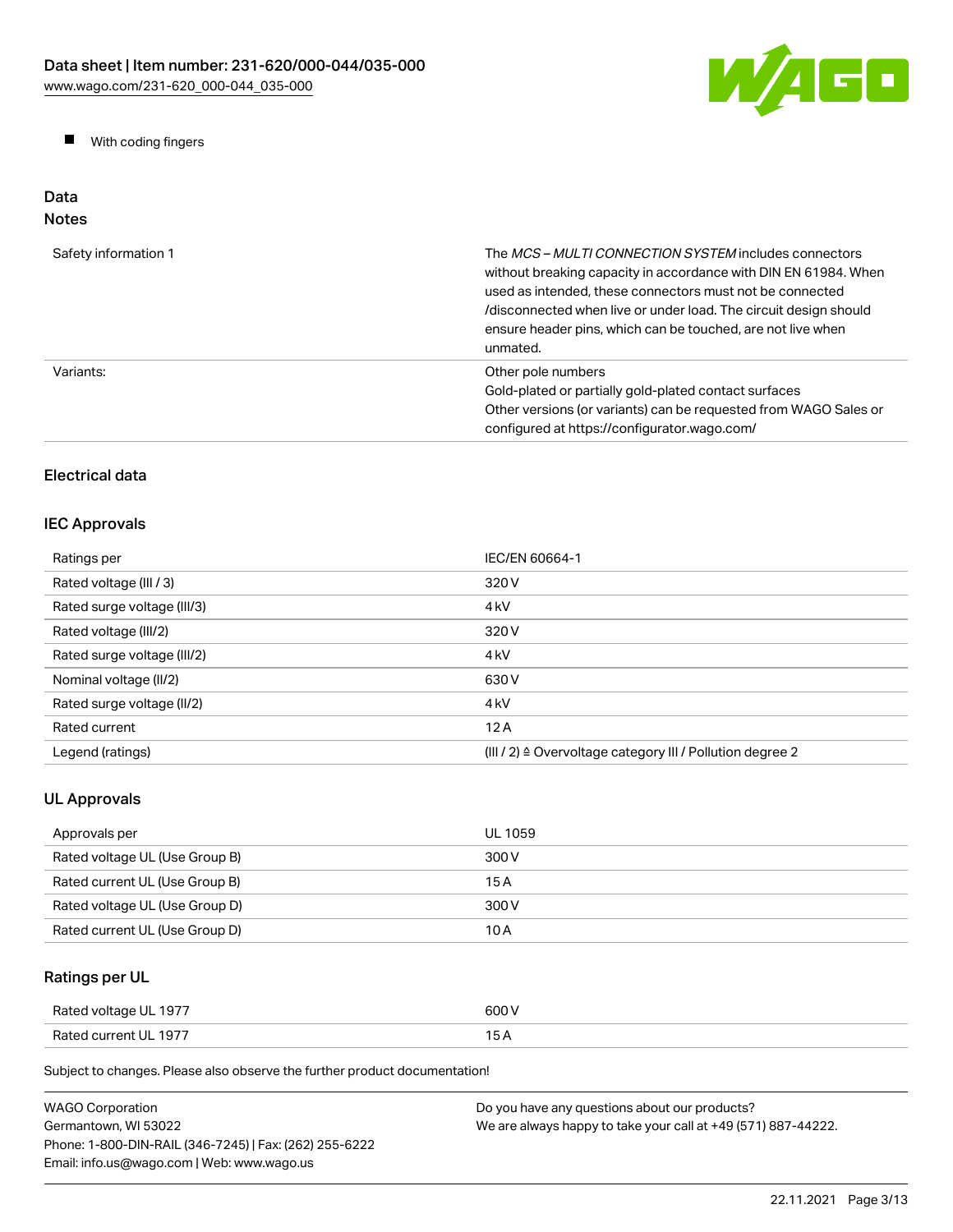

## CSA Approvals

| Approvals per                   | CSA   |
|---------------------------------|-------|
| Rated voltage CSA (Use Group B) | 300 V |
| Rated current CSA (Use Group B) | 15 A  |
| Rated voltage CSA (Use Group D) | 300 V |
| Rated current CSA (Use Group D) | 10 A  |

#### Connection data

| Total number of potentials | 20 |
|----------------------------|----|
| Number of connection types |    |
| Number of levels           |    |

#### Connection 1

| Connection technology                             | CAGE CLAMP <sup>®</sup>                 |
|---------------------------------------------------|-----------------------------------------|
| Actuation type                                    | Operating tool                          |
| Solid conductor                                   | $0.082.5$ mm <sup>2</sup> / 28  12 AWG  |
| Fine-stranded conductor                           | $0.08$ 2.5 mm <sup>2</sup> / 28  12 AWG |
| Fine-stranded conductor; with insulated ferrule   | $0.251.5$ mm <sup>2</sup>               |
| Fine-stranded conductor; with uninsulated ferrule | $0.252.5$ mm <sup>2</sup>               |
| Strip length                                      | 89 mm / 0.31  0.35 inch                 |
| Number of poles                                   | 20                                      |
| Conductor entry direction to mating direction     | 0°                                      |
|                                                   |                                         |

### Physical data

| Pin spacing | 5 mm / 0.197 inch     |
|-------------|-----------------------|
| Width       | 103.2 mm / 4.063 inch |
| Height      | 14.3 mm / 0.563 inch  |
| Depth       | 62.5 mm / 2.461 inch  |

#### Plug-in connection

| Contact type (pluggable connector) | Male connector/plug |
|------------------------------------|---------------------|
| Connector (connection type)        | for conductor       |
| Mismating protection               | No.                 |
| Locking of plug-in connection      | Without             |

Subject to changes. Please also observe the further product documentation! Material data

| <b>WAGO Corporation</b>                                | Do you have any questions about our products?                 |
|--------------------------------------------------------|---------------------------------------------------------------|
| Germantown, WI 53022                                   | We are always happy to take your call at +49 (571) 887-44222. |
| Phone: 1-800-DIN-RAIL (346-7245)   Fax: (262) 255-6222 |                                                               |
| Email: info.us@wago.com   Web: www.wago.us             |                                                               |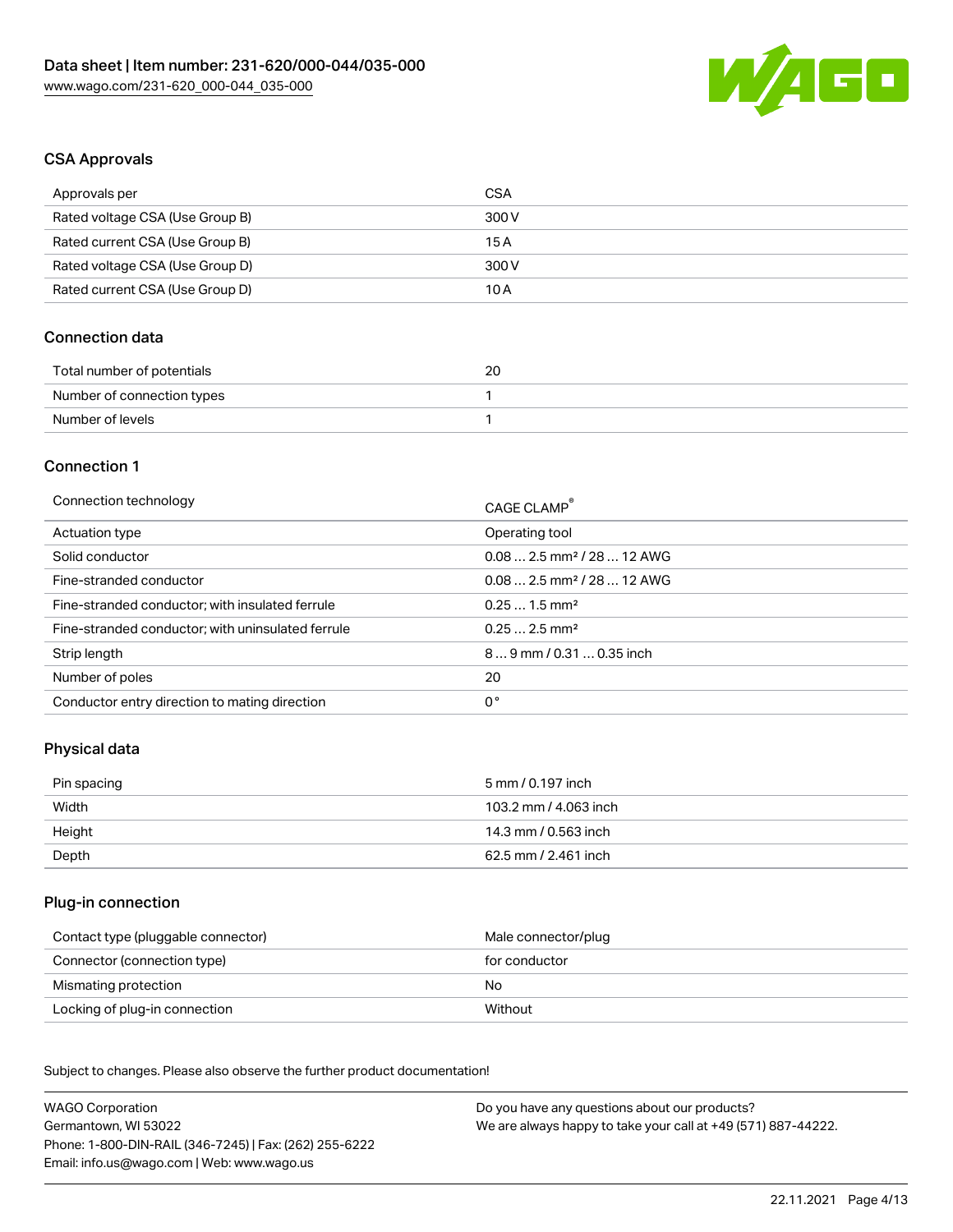

# Material data

| Color                       | gray                                   |
|-----------------------------|----------------------------------------|
| Material group              |                                        |
| Insulation material         | Polyamide (PA66)                       |
| Flammability class per UL94 | V <sub>0</sub>                         |
| Clamping spring material    | Chrome nickel spring steel (CrNi)      |
| Contact material            | Electrolytic copper (E <sub>Cu</sub> ) |
| Contact plating             | tin-plated                             |
| Fire load                   | 0.593 MJ                               |
| Weight                      | 32g                                    |

#### Environmental requirements

| Limit temperature range | . +100 °C<br>$-60$ |
|-------------------------|--------------------|
|-------------------------|--------------------|

#### Commercial data

| Product Group         | 3 (Multi Conn. System) |
|-----------------------|------------------------|
| PU (SPU)              | 10 Stück               |
| Packaging type        | box                    |
| Country of origin     | DE                     |
| <b>GTIN</b>           | 4044918280037          |
| Customs tariff number | 85366990990            |

#### Approvals / Certificates

#### Country specific Approvals

| Logo           | Approval                               | <b>Additional Approval Text</b> | Certificate<br>name |
|----------------|----------------------------------------|---------------------------------|---------------------|
| $\mathbb{R}^n$ | <b>CSA</b><br>DEKRA Certification B.V. | C <sub>22.2</sub>               | 1466354             |

#### Counterpart



Item no.231-120/026-000 Female plug; 20-pole; 12 AWG max; pin spacing 5 mm; 1 conductor per pole; gray [www.wago.com/231-120/026-000](https://www.wago.com/231-120/026-000)

Item no.232-150

Subject to changes. Please also observe the further product documentation!

| WAGO Corporation                                       |
|--------------------------------------------------------|
| Germantown, WI 53022                                   |
| Phone: 1-800-DIN-RAIL (346-7245)   Fax: (262) 255-6222 |
| Email: info.us@wago.com   Web: www.wago.us             |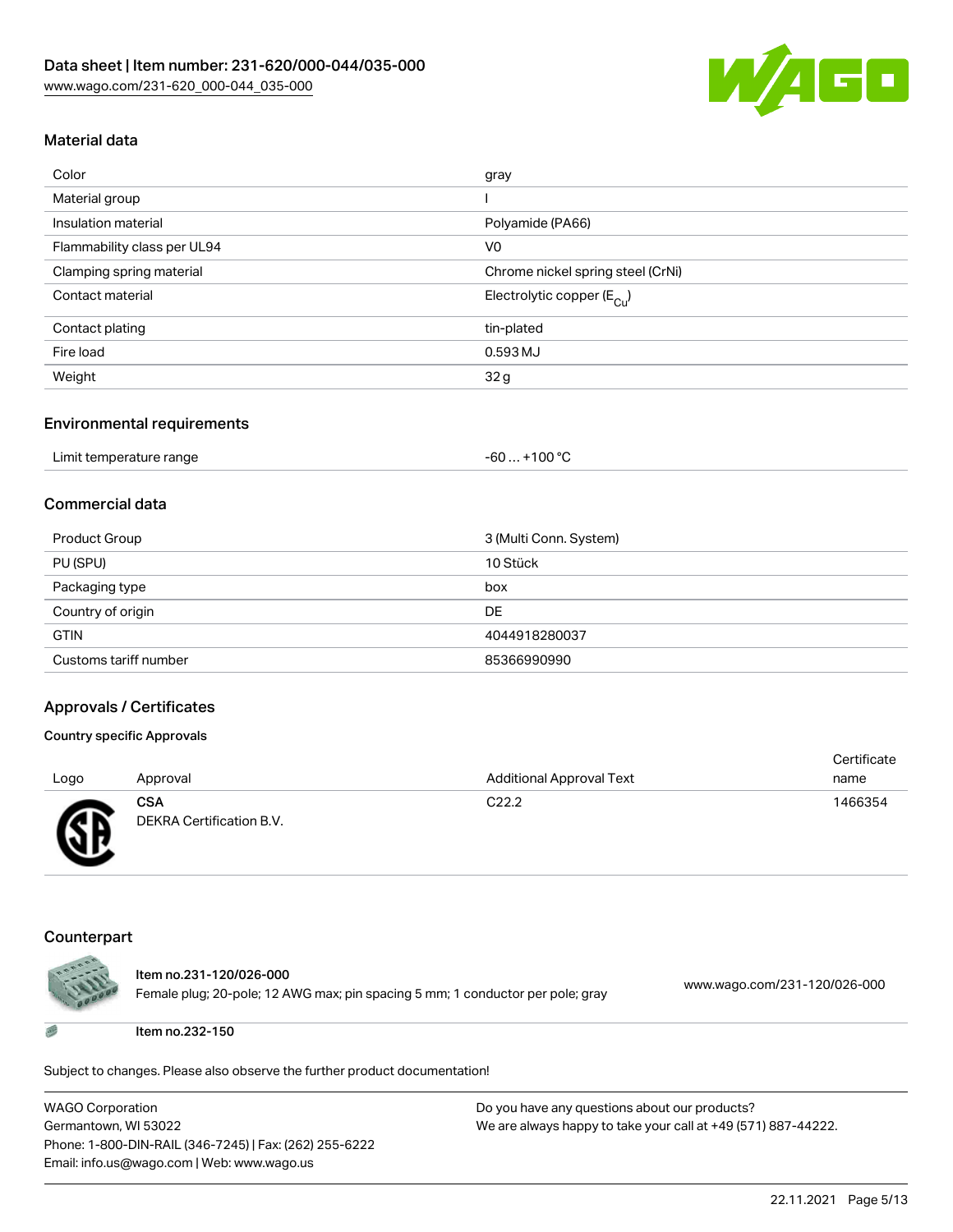

THT female header; straight; Pin spacing 5 mm; 20-pole; 0.6 x 1.0 mm solder pin; gray [www.wago.com/232-150](https://www.wago.com/232-150)



Item no.232-250

THT female header; angled; Pin spacing 5 mm; 20-pole; 0.6 x 1.0 mm solder pin; gray [www.wago.com/232-250](https://www.wago.com/232-250)

#### Optional accessories

| Cover          |                                                                                                                  |                      |
|----------------|------------------------------------------------------------------------------------------------------------------|----------------------|
| Cover          |                                                                                                                  |                      |
|                | Item no.: 231-668<br>Lockout caps; for covering unused clamping units; gray                                      | www.wago.com/231-668 |
| Tools          |                                                                                                                  |                      |
| Operating tool |                                                                                                                  |                      |
|                | Item no.: 209-130<br>Operating tool; suitable for 264, 280 and 281 Series; 1-way; of insulating material; white  | www.wago.com/209-130 |
|                | Item no.: 209-132<br>Operating tool; for connecting comb-style jumper bar; 2-way; of insulating material         | www.wago.com/209-132 |
|                | Item no.: 231-159<br>Operating tool; natural                                                                     | www.wago.com/231-159 |
|                | Item no.: 210-250<br>Operating tool; for MCS MINI & MIDI with CAGE CLAMP® connection; red                        | www.wago.com/210-250 |
|                | Item no.: 231-231<br>Combination operating tool; red                                                             | www.wago.com/231-231 |
|                | Item no.: 210-657<br>Operating tool; Blade: 3.5 x 0.5 mm; with a partially insulated shaft; short; multicoloured | www.wago.com/210-657 |
|                | Item no.: 210-720<br>Operating tool; Blade: 3.5 x 0.5 mm; with a partially insulated shaft; multicoloured        | www.wago.com/210-720 |
|                | Item no.: 231-131<br>Operating tool; made of insulating material; 1-way; loose; white                            | www.wago.com/231-131 |
|                | Item no.: 231-291<br>Operating tool; made of insulating material; 1-way; loose; red                              | www.wago.com/231-291 |
|                | Item no.: 280-432<br>Operating tool; made of insulating material; 2-way; white                                   | www.wago.com/280-432 |
|                | Item no.: 280-434<br>Operating tool; made of insulating material; 4-way                                          | www.wago.com/280-434 |
|                |                                                                                                                  |                      |

Subject to changes. Please also observe the further product documentation!

WAGO Corporation Germantown, WI 53022 Phone: 1-800-DIN-RAIL (346-7245) | Fax: (262) 255-6222 Email: info.us@wago.com | Web: www.wago.us Do you have any questions about our products? We are always happy to take your call at +49 (571) 887-44222.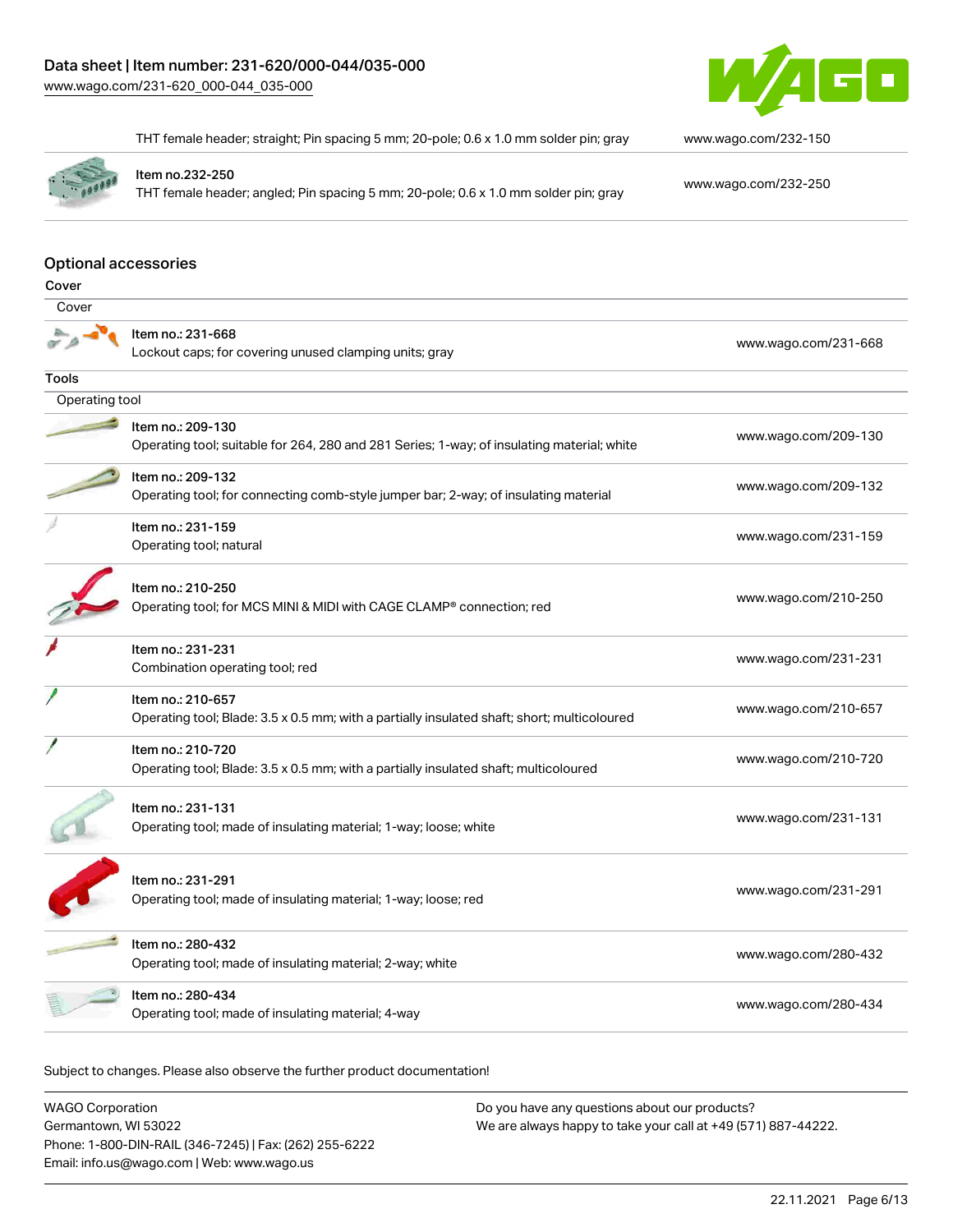[www.wago.com/231-620\\_000-044\\_035-000](http://www.wago.com/231-620_000-044_035-000)



|          | Item no.: 280-437<br>Operating tool; made of insulating material; 7-way                                                                                                            | www.wago.com/280-437 |
|----------|------------------------------------------------------------------------------------------------------------------------------------------------------------------------------------|----------------------|
|          | Item no.: 280-440<br>Operating tool; made of insulating material; 10-way                                                                                                           | www.wago.com/280-440 |
|          | Item no.: 280-435<br>Operating tool; made of insulating material; 5-way; gray                                                                                                      | www.wago.com/280-435 |
|          | Item no.: 280-436<br>Operating tool; made of insulating material; 6-way                                                                                                            | www.wago.com/280-436 |
|          | Item no.: 280-438<br>Operating tool; made of insulating material; 8-way                                                                                                            | www.wago.com/280-438 |
|          | Item no.: 280-433<br>Operating tool; made of insulating material; 3-way                                                                                                            | www.wago.com/280-433 |
| Coding   |                                                                                                                                                                                    |                      |
| Coding   |                                                                                                                                                                                    |                      |
|          | Item no.: 231-129<br>Coding key; snap-on type; light gray                                                                                                                          | www.wago.com/231-129 |
| Ferrules |                                                                                                                                                                                    |                      |
| Ferrule  |                                                                                                                                                                                    |                      |
|          | Item no.: 216-101<br>Ferrule; Sleeve for 0.5 mm <sup>2</sup> / AWG 22; uninsulated; electro-tin plated; silver-colored                                                             | www.wago.com/216-101 |
|          | Item no.: 216-104<br>Ferrule; Sleeve for 1.5 mm <sup>2</sup> / AWG 16; uninsulated; electro-tin plated; silver-colored                                                             | www.wago.com/216-104 |
|          | Item no.: 216-106<br>Ferrule; Sleeve for 2.5 mm <sup>2</sup> / AWG 14; uninsulated; electro-tin plated; silver-colored                                                             | www.wago.com/216-106 |
|          | Item no.: 216-102<br>Ferrule; Sleeve for 0.75 mm <sup>2</sup> / AWG 20; uninsulated; electro-tin plated; silver-colored                                                            | www.wago.com/216-102 |
|          | Item no.: 216-103<br>Ferrule; Sleeve for 1 mm <sup>2</sup> / AWG 18; uninsulated; electro-tin plated                                                                               | www.wago.com/216-103 |
|          | Item no.: 216-123<br>Ferrule; Sleeve for 1 mm <sup>2</sup> / AWG 18; uninsulated; electro-tin plated; silver-colored                                                               | www.wago.com/216-123 |
|          | Item no.: 216-122<br>Ferrule; Sleeve for 0.75 mm <sup>2</sup> / AWG 20; uninsulated; electro-tin plated; silver-colored                                                            | www.wago.com/216-122 |
|          | Item no.: 216-124<br>Ferrule; Sleeve for 1.5 mm <sup>2</sup> / AWG 16; uninsulated; electro-tin plated                                                                             | www.wago.com/216-124 |
|          | Item no.: 216-142<br>Ferrule; Sleeve for 0.75 mm <sup>2</sup> / 18 AWG; uninsulated; electro-tin plated; electrolytic copper; gastight<br>crimped; acc. to DIN 46228, Part 1/08.92 | www.wago.com/216-142 |

Subject to changes. Please also observe the further product documentation!

WAGO Corporation Germantown, WI 53022 Phone: 1-800-DIN-RAIL (346-7245) | Fax: (262) 255-6222 Email: info.us@wago.com | Web: www.wago.us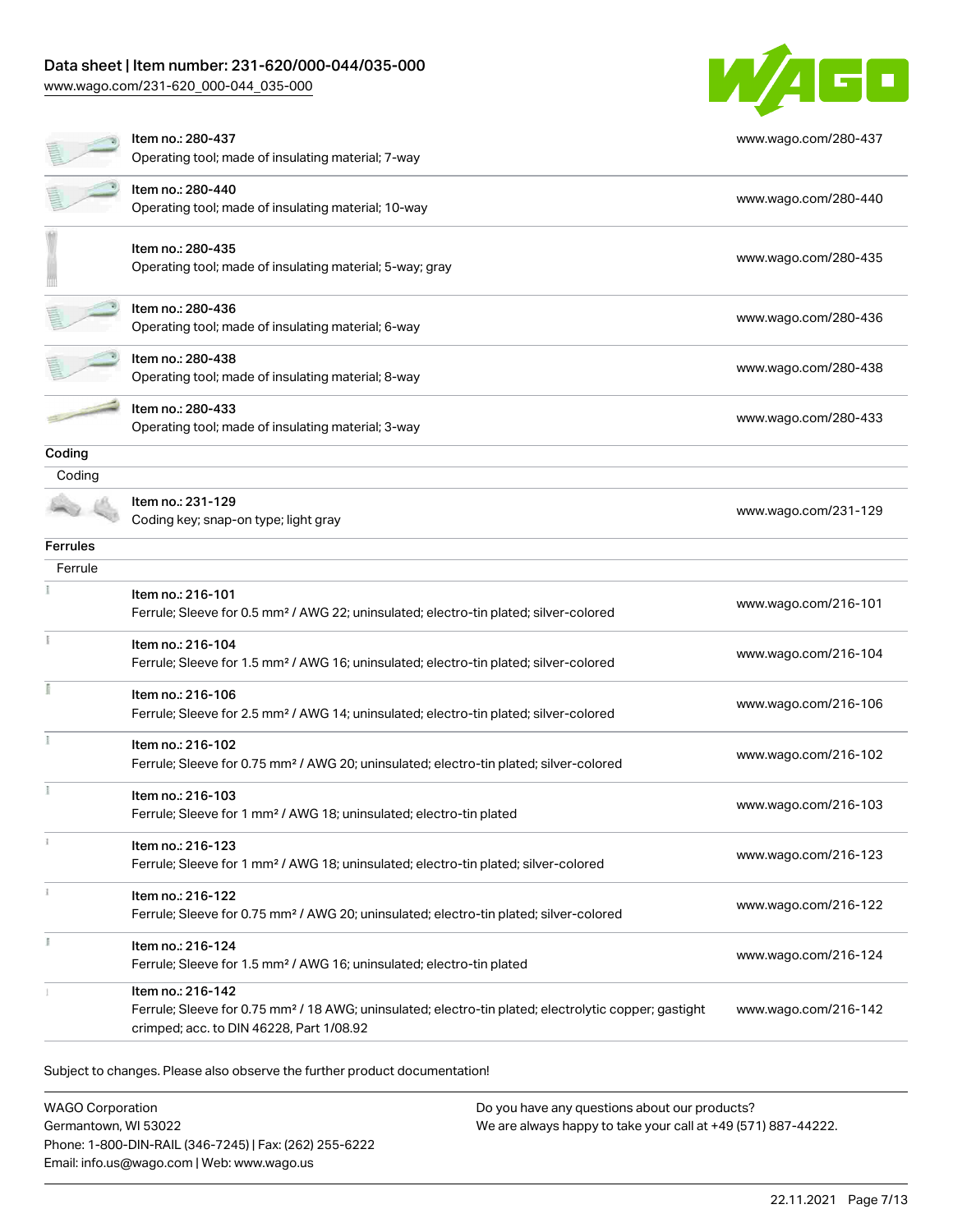[www.wago.com/231-620\\_000-044\\_035-000](http://www.wago.com/231-620_000-044_035-000)



|    | Subject to changes. Please also observe the further product documentation!                                                                                                                        |                      |
|----|---------------------------------------------------------------------------------------------------------------------------------------------------------------------------------------------------|----------------------|
| 1  | Item no.: 216-224                                                                                                                                                                                 | www.wago.com/216-224 |
|    | Item no.: 216-221<br>Ferrule; Sleeve for 0.5 mm <sup>2</sup> / 20 AWG; insulated; electro-tin plated; white                                                                                       | www.wago.com/216-221 |
|    | Item no.: 216-222<br>Ferrule; Sleeve for 0.75 mm <sup>2</sup> / 18 AWG; insulated; electro-tin plated; gray                                                                                       | www.wago.com/216-222 |
|    | Item no.: 216-242<br>Ferrule; Sleeve for 0.75 mm <sup>2</sup> / 18 AWG; insulated; electro-tin plated; electrolytic copper; gastight<br>crimped; acc. to DIN 46228, Part 4/09.90; gray            | www.wago.com/216-242 |
|    | Item no.: 216-241<br>Ferrule; Sleeve for 0.5 mm <sup>2</sup> / 20 AWG; insulated; electro-tin plated; electrolytic copper; gastight<br>crimped; acc. to DIN 46228, Part 4/09.90; white            | www.wago.com/216-241 |
|    | Item no.: 216-223<br>Ferrule; Sleeve for 1 mm <sup>2</sup> / AWG 18; insulated; electro-tin plated; red                                                                                           | www.wago.com/216-223 |
|    | Item no.: 216-201<br>Ferrule; Sleeve for 0.5 mm <sup>2</sup> / 20 AWG; insulated; electro-tin plated; white                                                                                       | www.wago.com/216-201 |
|    | Item no.: 216-144<br>Ferrule; Sleeve for 1.5 mm <sup>2</sup> / AWG 16; uninsulated; electro-tin plated; electrolytic copper; gastight<br>crimped; acc. to DIN 46228, Part 1/08.92; silver-colored | www.wago.com/216-144 |
| Â  | Item no.: 216-204<br>Ferrule; Sleeve for 1.5 mm <sup>2</sup> / AWG 16; insulated; electro-tin plated; black                                                                                       | www.wago.com/216-204 |
|    | Item no.: 216-151<br>Ferrule; Sleeve for 0.25 mm <sup>2</sup> / AWG 24; uninsulated; electro-tin plated                                                                                           | www.wago.com/216-151 |
|    | Item no.: 216-202<br>Ferrule; Sleeve for 0.75 mm <sup>2</sup> / 18 AWG; insulated; electro-tin plated; gray                                                                                       | www.wago.com/216-202 |
| ۸  | Item no.: 216-203<br>Ferrule; Sleeve for 1 mm <sup>2</sup> / AWG 18; insulated; electro-tin plated; red                                                                                           | www.wago.com/216-203 |
|    | Item no.: 216-152<br>Ferrule; Sleeve for 0.34 mm <sup>2</sup> / AWG 24; uninsulated; electro-tin plated                                                                                           | www.wago.com/216-152 |
|    | Item no.: 216-141<br>Ferrule; Sleeve for 0.5 mm <sup>2</sup> / 20 AWG; uninsulated; electro-tin plated; electrolytic copper; gastight<br>crimped; acc. to DIN 46228, Part 1/08.92                 | www.wago.com/216-141 |
|    | Item no.: 216-131<br>Ferrule; Sleeve for 0.25 mm <sup>2</sup> / AWG 24; uninsulated; electro-tin plated; silver-colored                                                                           | www.wago.com/216-131 |
|    | Item no.: 216-143<br>Ferrule; Sleeve for 1 mm <sup>2</sup> / AWG 18; uninsulated; electro-tin plated; electrolytic copper; gastight<br>crimped; acc. to DIN 46228, Part 1/08.92                   | www.wago.com/216-143 |
| î. | Item no.: 216-121<br>Ferrule; Sleeve for 0.5 mm <sup>2</sup> / AWG 22; uninsulated; electro-tin plated; silver-colored                                                                            | www.wago.com/216-121 |
|    | Item no.: 216-132<br>Ferrule; Sleeve for 0.34 mm <sup>2</sup> / AWG 24; uninsulated; electro-tin plated                                                                                           | www.wago.com/216-132 |

WAGO Corporation Germantown, WI 53022 Phone: 1-800-DIN-RAIL (346-7245) | Fax: (262) 255-6222 Email: info.us@wago.com | Web: www.wago.us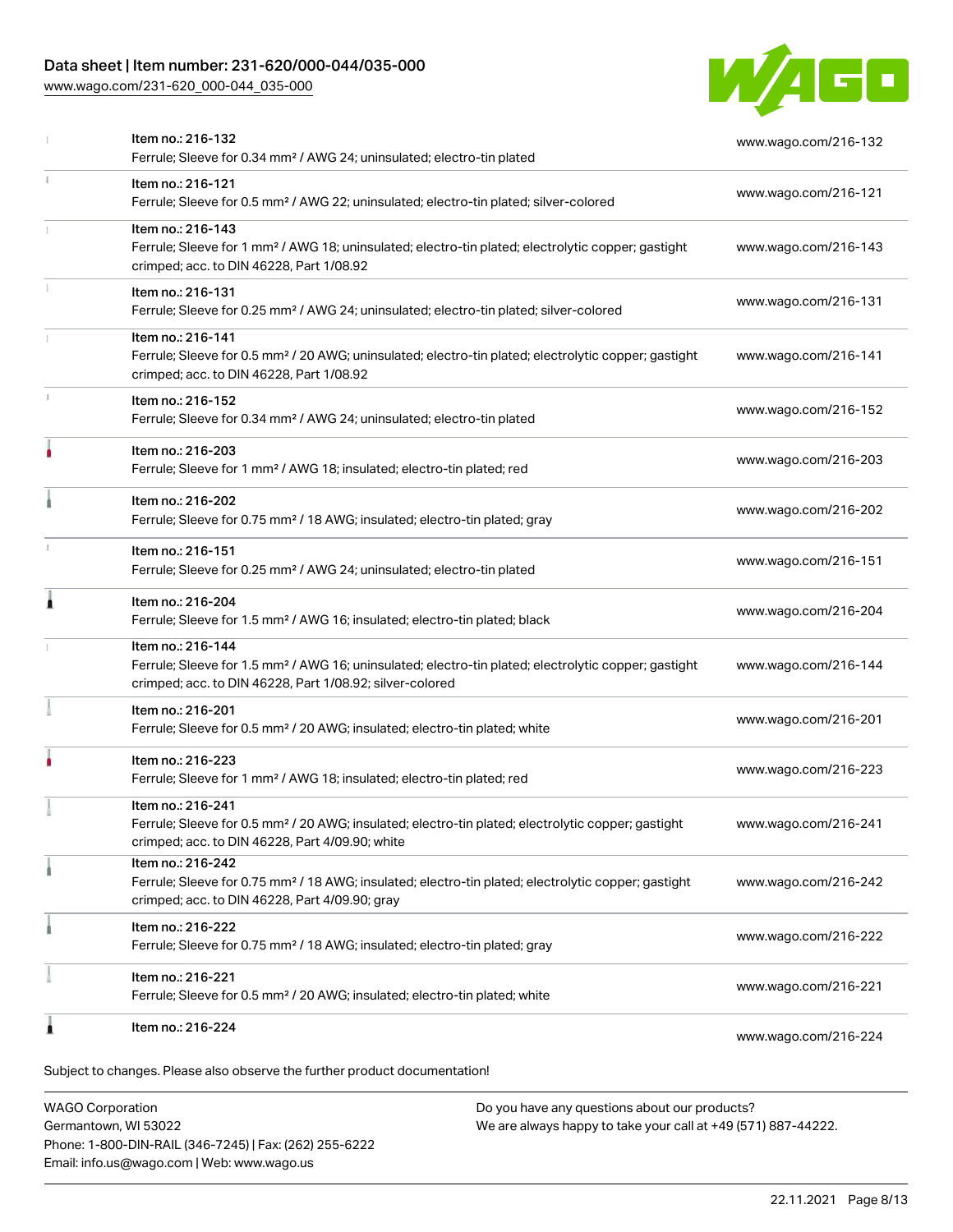[www.wago.com/231-620\\_000-044\\_035-000](http://www.wago.com/231-620_000-044_035-000)



|                         | Ferrule; Sleeve for 1.5 mm <sup>2</sup> / AWG 16; insulated; electro-tin plated; black                                                                                                                  |                      |
|-------------------------|---------------------------------------------------------------------------------------------------------------------------------------------------------------------------------------------------------|----------------------|
|                         | Item no.: 216-243<br>Ferrule; Sleeve for 1 mm <sup>2</sup> / AWG 18; insulated; electro-tin plated; electrolytic copper; gastight crimped; www.wago.com/216-243<br>acc. to DIN 46228, Part 4/09.90; red |                      |
| 1                       | Item no.: 216-244<br>Ferrule; Sleeve for 1.5 mm <sup>2</sup> / AWG 16; insulated; electro-tin plated; electrolytic copper; gastight<br>crimped; acc. to DIN 46228, Part 4/09.90; black                  | www.wago.com/216-244 |
| ٥                       | Item no.: 216-263<br>Ferrule; Sleeve for 1 mm <sup>2</sup> / AWG 18; insulated; electro-tin plated; electrolytic copper; gastight crimped; www.wago.com/216-263<br>acc. to DIN 46228, Part 4/09.90; red |                      |
| 1                       | Item no.: 216-264<br>Ferrule; Sleeve for 1.5 mm <sup>2</sup> / AWG 16; insulated; electro-tin plated; electrolytic copper; gastight<br>crimped; acc. to DIN 46228, Part 4/09.90; black                  | www.wago.com/216-264 |
| 1                       | Item no.: 216-284<br>Ferrule; Sleeve for 1.5 mm <sup>2</sup> / AWG 16; insulated; electro-tin plated; electrolytic copper; gastight<br>crimped; acc. to DIN 46228, Part 4/09.90; black                  | www.wago.com/216-284 |
|                         | Item no.: 216-262<br>Ferrule; Sleeve for 0.75 mm <sup>2</sup> / 18 AWG; insulated; electro-tin plated; electrolytic copper; gastight<br>crimped; acc. to DIN 46228, Part 4/09.90; gray                  | www.wago.com/216-262 |
|                         | Item no.: 216-301<br>Ferrule; Sleeve for 0.25 mm <sup>2</sup> / AWG 24; insulated; electro-tin plated; yellow                                                                                           | www.wago.com/216-301 |
|                         | Item no.: 216-321<br>Ferrule; Sleeve for 0.25 mm <sup>2</sup> / AWG 24; insulated; electro-tin plated; yellow                                                                                           | www.wago.com/216-321 |
|                         | Item no.: 216-322<br>Ferrule; Sleeve for 0.34 mm <sup>2</sup> / 22 AWG; insulated; electro-tin plated; green                                                                                            | www.wago.com/216-322 |
|                         | Item no.: 216-302<br>Ferrule; Sleeve for 0.34 mm <sup>2</sup> / 22 AWG; insulated; electro-tin plated; light turquoise                                                                                  | www.wago.com/216-302 |
| Jumpers                 |                                                                                                                                                                                                         |                      |
| Jumper                  |                                                                                                                                                                                                         |                      |
|                         | Item no.: 231-905<br>Jumper; for conductor entry; 5-way; insulated; gray                                                                                                                                | www.wago.com/231-905 |
|                         | ltem no.: 231-903<br>Jumper; for conductor entry; 3-way; insulated; gray                                                                                                                                | www.wago.com/231-903 |
|                         | Item no.: 231-907<br>Jumper; for conductor entry; 7-way; insulated; gray                                                                                                                                | www.wago.com/231-907 |
|                         | Item no.: 231-910<br>Jumper; for conductor entry; 10-way; insulated; gray                                                                                                                               | www.wago.com/231-910 |
|                         | Item no.: 231-902<br>Jumper; for conductor entry; 2-way; insulated; gray                                                                                                                                | www.wago.com/231-902 |
| Insulations stops       |                                                                                                                                                                                                         |                      |
| Insulation stop         |                                                                                                                                                                                                         |                      |
|                         | Subject to changes. Please also observe the further product documentation!                                                                                                                              |                      |
| <b>WAGO Corporation</b> | Do you have any questions about our products?                                                                                                                                                           |                      |

WAGO Corporation Germantown, WI 53022 Phone: 1-800-DIN-RAIL (346-7245) | Fax: (262) 255-6222 Email: info.us@wago.com | Web: www.wago.us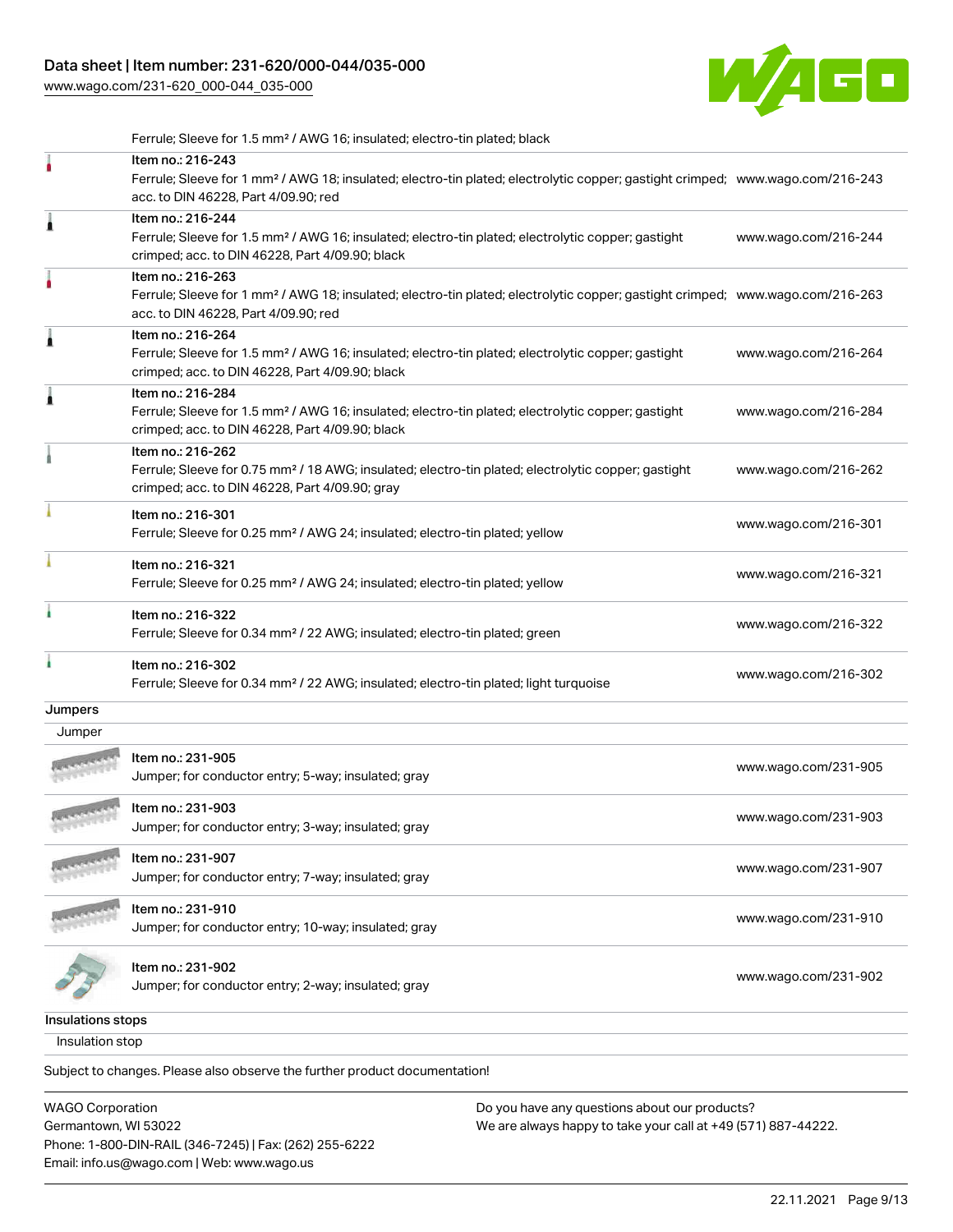[www.wago.com/231-620\\_000-044\\_035-000](http://www.wago.com/231-620_000-044_035-000)



| cice                | Item no.: 231-672<br>Insulation stop; 0.75 - 1 mm <sup>2</sup> ; dark gray                                                                                                                      | www.wago.com/231-672             |
|---------------------|-------------------------------------------------------------------------------------------------------------------------------------------------------------------------------------------------|----------------------------------|
|                     | Item no.: 231-670<br>Insulation stop; 0.08-0.2 mm <sup>2</sup> / 0.2 mm <sup>2</sup> "s"; white                                                                                                 | www.wago.com/231-670             |
|                     | Item no.: 231-671<br>Insulation stop; 0.25 - 0.5 mm <sup>2</sup> ; light gray                                                                                                                   | www.wago.com/231-671             |
| Marking accessories |                                                                                                                                                                                                 |                                  |
| Marking strip       |                                                                                                                                                                                                 |                                  |
|                     | Item no.: 210-331/500-103<br>Marking strips; as a DIN A4 sheet; MARKED; 1-12 (300x); Height of marker strip: 2.3 mm/0.091 in; Strip<br>length 182 mm; Horizontal marking; Self-adhesive; white  | www.wago.com/210-331<br>/500-103 |
|                     | Item no.: 210-331/500-104<br>Marking strips; as a DIN A4 sheet; MARKED; 13-24 (300x); Height of marker strip: 2.3 mm/0.091 in; Strip<br>length 182 mm; Horizontal marking; Self-adhesive; white | www.wago.com/210-331<br>/500-104 |
|                     | Item no.: 210-332/500-202<br>Marking strips; as a DIN A4 sheet; MARKED; 1-16 (160x); Height of marker strip: 3 mm; Strip length 182<br>mm; Horizontal marking; Self-adhesive; white             | www.wago.com/210-332<br>/500-202 |
|                     | Item no.: 210-332/500-206<br>Marking strips; as a DIN A4 sheet; MARKED; 33-48 (160x); Height of marker strip: 3 mm; Strip length<br>182 mm; Horizontal marking; Self-adhesive; white            | www.wago.com/210-332<br>/500-206 |
|                     | Item no.: 210-332/500-205<br>Marking strips; as a DIN A4 sheet; MARKED; 1-32 (80x); Height of marker strip: 3 mm; Strip length 182<br>mm; Horizontal marking; Self-adhesive; white              | www.wago.com/210-332<br>/500-205 |
|                     | Item no.: 210-332/500-204<br>Marking strips; as a DIN A4 sheet; MARKED; 17-32 (160x); Height of marker strip: 3 mm; Strip length<br>182 mm; Horizontal marking; Self-adhesive; white            | www.wago.com/210-332<br>/500-204 |
|                     |                                                                                                                                                                                                 |                                  |

# Downloads

# Documentation

| <b>Additional Information</b> |            |        |          |
|-------------------------------|------------|--------|----------|
| Technical explanations        | 2019 Apr 3 | pdf    | Download |
|                               |            | 2.0 MB |          |

## Installation Notes

Subject to changes. Please also observe the further product documentation!

| <b>WAGO Corporation</b>                                | Do you have any questions about our products?                 |  |
|--------------------------------------------------------|---------------------------------------------------------------|--|
| Germantown, WI 53022                                   | We are always happy to take your call at +49 (571) 887-44222. |  |
| Phone: 1-800-DIN-RAIL (346-7245)   Fax: (262) 255-6222 |                                                               |  |
| Email: info.us@wago.com   Web: www.wago.us             |                                                               |  |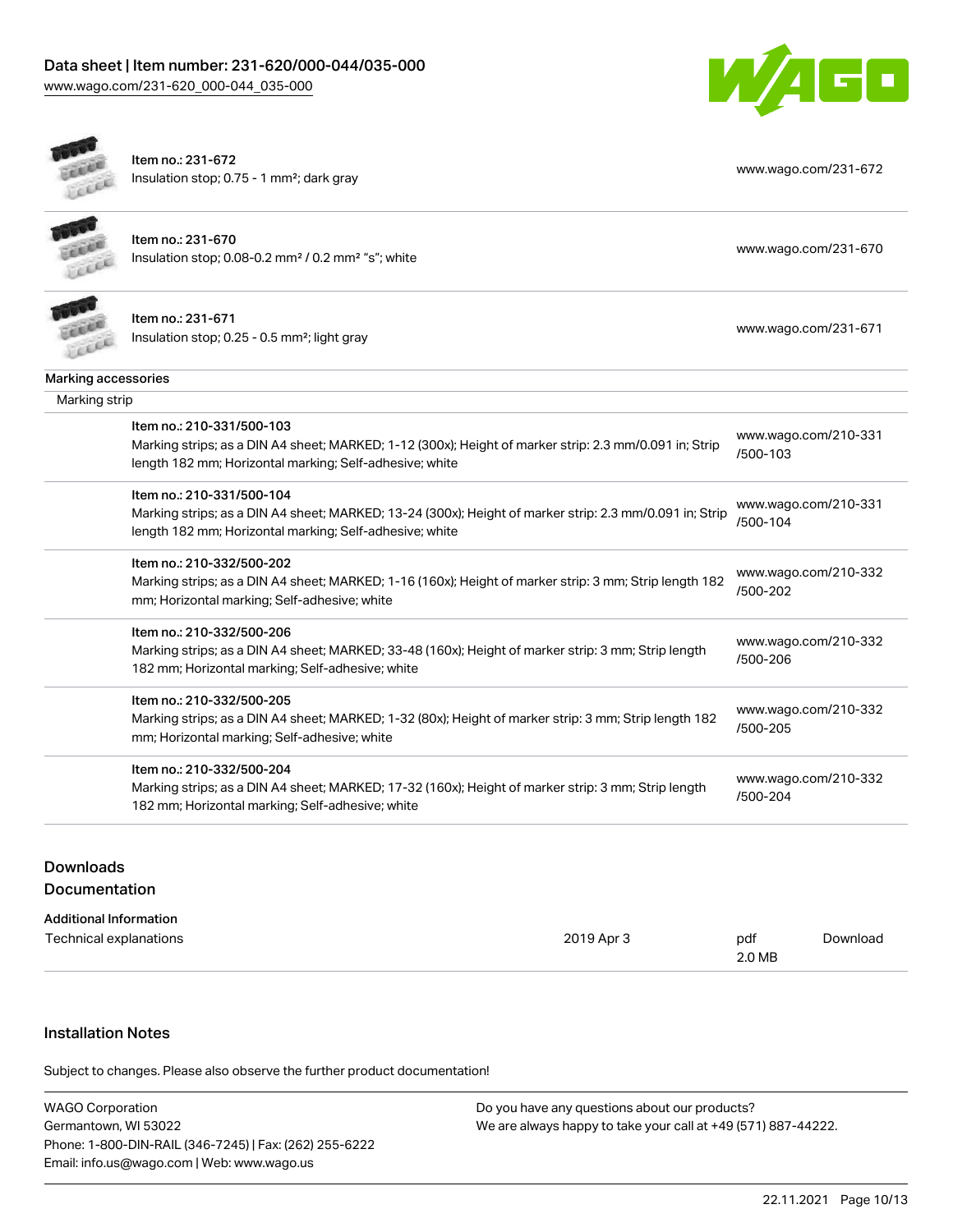



Inserting a conductor via 3.5 mm screwdriver – CAGE CLAMP® actuation parallel to conductor entry.



Inserting a conductor via 3.5 mm screwdriver – CAGE CLAMP® actuation perpendicular to conductor entry.



Inserting a conductor into CAGE CLAMP® unit via operating lever (231-291).



Inserting a conductor via operating tool.

#### Coding



Coding a male header – fitting coding key(s).

Subject to changes. Please also observe the further product documentation!

WAGO Corporation Germantown, WI 53022 Phone: 1-800-DIN-RAIL (346-7245) | Fax: (262) 255-6222 Email: info.us@wago.com | Web: www.wago.us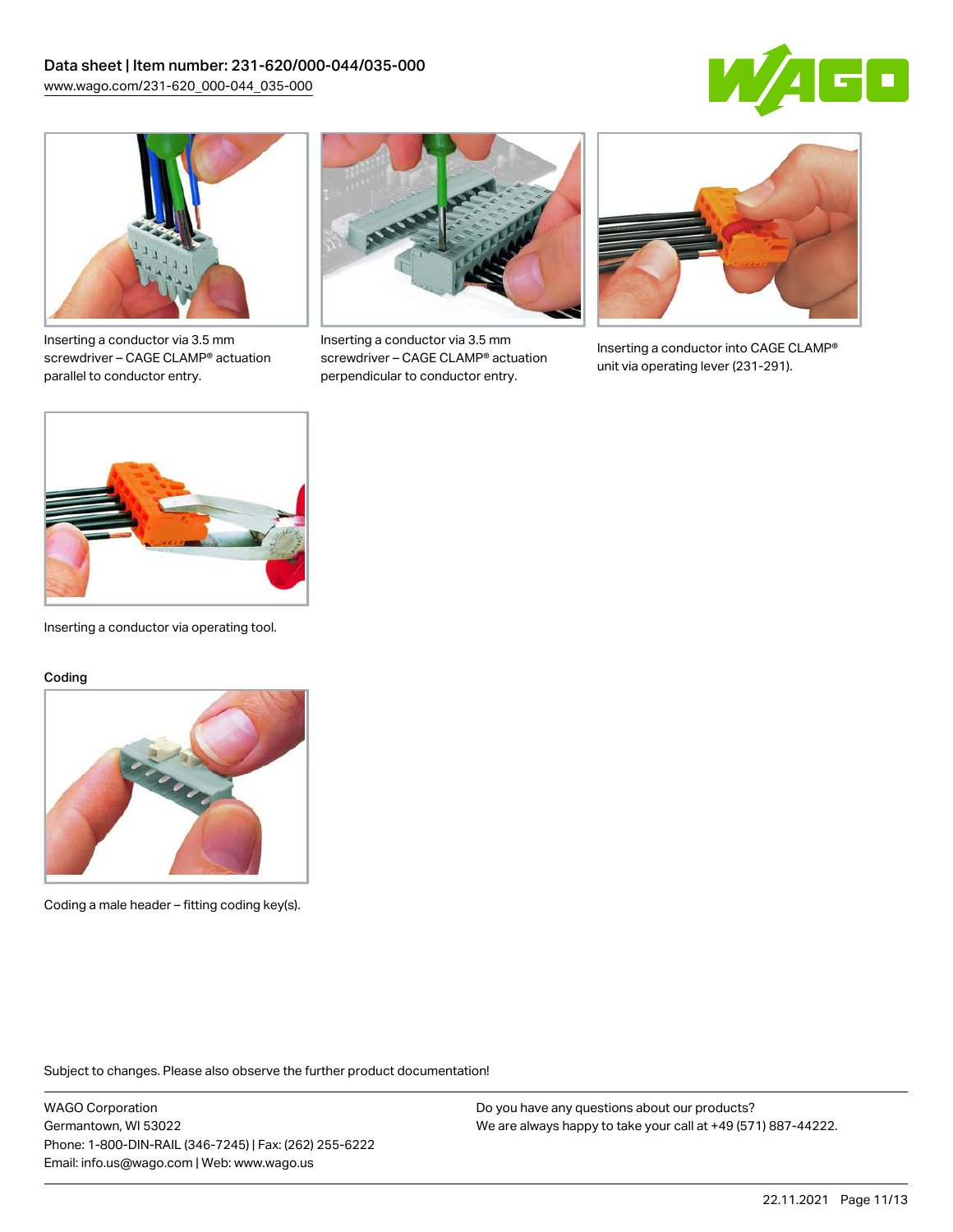



Testing – female connector with CAGE CLAMP®

Integrated test ports for testing perpendicular to conductor entry via 2 or 2.3 mm Ø test plug

Installation



Male connector with strain relief plate



Strain relief housing shown with a male connector equipped with CAGE CLAMP®

Marking

Subject to changes. Please also observe the further product documentation!

WAGO Corporation Germantown, WI 53022 Phone: 1-800-DIN-RAIL (346-7245) | Fax: (262) 255-6222 Email: info.us@wago.com | Web: www.wago.us